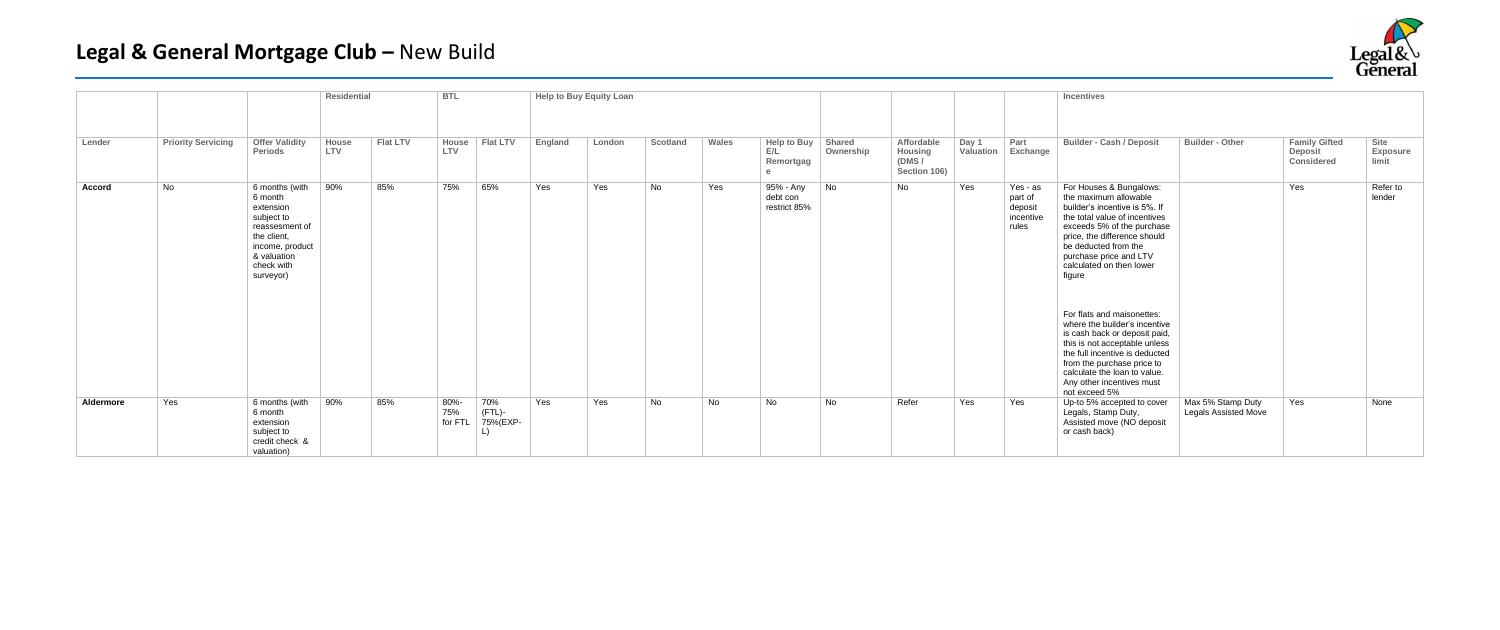| <b>Bank of Ireland</b><br>UK         | Yes                            | 9 months with 6 $ 85%$<br>month<br>extension<br>available<br>subject to<br>updated<br>documentation.<br>& searches |                               | 80%    | 75%                         | No                       | Yes 85%<br>House 80%<br>Flat | Yes 85%<br>House 80%<br>Flat | No  | <b>Yes 85%</b><br>House 80%<br>Flat<br>Maximum<br>loan<br>£255,000 | No                                                                  | No (Has NICHA No<br>Scheme in NI) |                                                                                                                                     | Yes                      | Yes, but<br>not on<br><b>HTB</b> | Incentives including<br>cashback are accepted up to<br>5% of purchase price with no<br>adjustment to the purchase<br>price/loan. | Help to Buy - cash<br>incentives including<br>cashback or deposit are<br>not accepted. Other<br>incentives are accepted<br>up to 5% of purchase<br>price with no adjustment<br>to the purchase<br>price/loan. | Yes                              | Site<br>dependent<br>Refer to<br>lender        |
|--------------------------------------|--------------------------------|--------------------------------------------------------------------------------------------------------------------|-------------------------------|--------|-----------------------------|--------------------------|------------------------------|------------------------------|-----|--------------------------------------------------------------------|---------------------------------------------------------------------|-----------------------------------|-------------------------------------------------------------------------------------------------------------------------------------|--------------------------|----------------------------------|----------------------------------------------------------------------------------------------------------------------------------|---------------------------------------------------------------------------------------------------------------------------------------------------------------------------------------------------------------|----------------------------------|------------------------------------------------|
| <b>Barclays</b>                      | <b>Post Submission</b><br>only | 6 months from<br>date of app with<br>simple<br>extention<br>process                                                | 90%LTV                        | 85%LTV | 75%<br>LTV                  | 75%LTV                   | Yes                          | Yes                          | Yes | Yes                                                                | Yes                                                                 | Yes                               | Subject to<br>survey and<br>will depend<br>on<br>restrictions<br>being<br>applied, refer<br>to lender for<br>policy<br>requirements | Where $we$ No<br>can Yes |                                  | Builder's cash incentives are<br>acceptable as part funding of<br>the deposit provided that the<br>following are met:            | The following non-<br>financial incentives are<br>acceptable:                                                                                                                                                 | Yes providing non-<br>refundable | Site<br>dependent<br>Refer to<br>lender        |
| <b>Bath BS</b>                       | <b>No</b>                      | 4 months                                                                                                           | 90%                           | 85%    | 80%                         | 80%                      | No                           | No                           | No  | <b>No</b>                                                          | Yes                                                                 | Yes                               | Depending<br>on the<br>Mortgagee in<br>possession<br>clause                                                                         | No                       | No                               | No                                                                                                                               | No                                                                                                                                                                                                            | Yes                              | Refer to<br>lender for<br>each site            |
| <b>Bluestone</b><br><b>Mortgages</b> | Yes                            | 6 months will<br>consider 3<br>month<br>extension<br>subject to<br>checks                                          | 85%                           | 85%    | 80%                         | 80%                      | Yes                          | Yes                          | No  | No                                                                 | No                                                                  | No                                | No                                                                                                                                  | Yes                      | Yes                              | Up-to 5% accepted                                                                                                                | Up-to 5% accepted                                                                                                                                                                                             | Yes                              | Refer to<br>lender                             |
| <b>BM Solutions</b>                  | TBC                            | 6 months                                                                                                           |                               |        | 75%                         | 75%                      |                              |                              |     |                                                                    |                                                                     |                                   | No                                                                                                                                  | <b>TBC</b>               | <b>TBC</b>                       | Max 5%                                                                                                                           | White goods, carpets &<br>curtains etc accepted                                                                                                                                                               | N/A                              | Refer to<br>lender /<br>surveyor               |
| <b>Buckinghamshir</b> No<br>e BS     |                                | 6 Months<br>(extention on<br>referral)                                                                             | 90%<br>(80%<br>within<br>M25) | 80%    | 75%<br>UK<br>(70%<br>ExPat) | 75% UK<br>(70%<br>ExPat) | No                           | No                           | No  | No                                                                 | <b>YES (90%</b><br>LTV subject<br>to products<br>avaialabilit<br>y) | 95% LTS                           | No                                                                                                                                  | Yes                      | Refer                            | Refer                                                                                                                            | Refer                                                                                                                                                                                                         | Yes                              | 25%or 10<br>units,<br>whichever<br>is greater) |

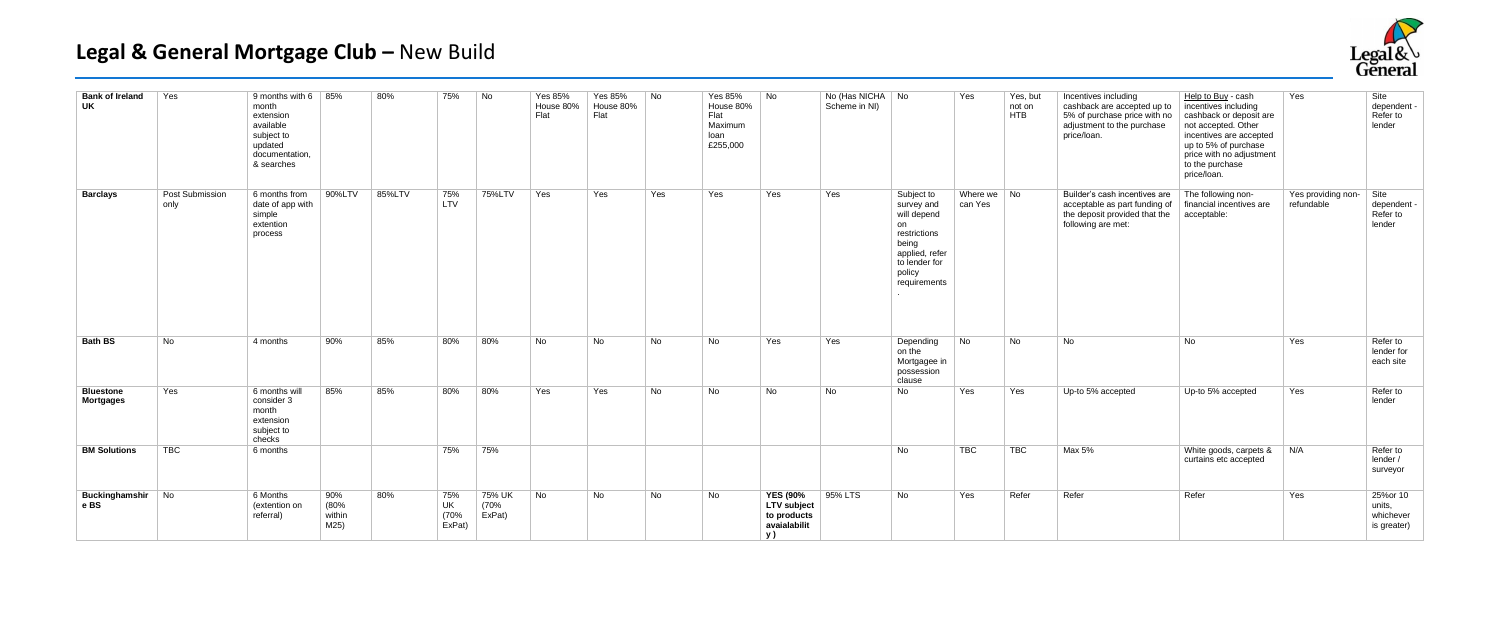| Cambridge<br><b>Building Society</b>         | <b>No</b>                                   | 6 months                                                                                                                   | 90%                                                                                                                    | 80%                                    | 75%                              | 75%                             | Yes       | Yes | No        | Yes       | Yes                                                             | Yes - England<br>& Wales                                                                               | Refer                                                                                           | Yes                                                       | No.                                       | Refer                                     | Refer                                  | Yes | 0.33               |
|----------------------------------------------|---------------------------------------------|----------------------------------------------------------------------------------------------------------------------------|------------------------------------------------------------------------------------------------------------------------|----------------------------------------|----------------------------------|---------------------------------|-----------|-----|-----------|-----------|-----------------------------------------------------------------|--------------------------------------------------------------------------------------------------------|-------------------------------------------------------------------------------------------------|-----------------------------------------------------------|-------------------------------------------|-------------------------------------------|----------------------------------------|-----|--------------------|
| <b>Chorley Building No</b><br><b>Society</b> |                                             | 6 months                                                                                                                   | 95%                                                                                                                    | 80%                                    | 80%                              | 80%                             | Yes       | Yes | Yes       | Yes       | Yes                                                             | Yes - in North<br>West only                                                                            | Yes                                                                                             | Yes                                                       | Yes                                       | No                                        | stamp duty, legal fees,<br>white goods | Yes | 0.25               |
| <b>Clydesdale Bank</b> Yes                   |                                             | 180 days                                                                                                                   | 90%                                                                                                                    | 80%                                    | 80%                              | 70%                             | <b>No</b> | No  | No        | No        | <b>No</b>                                                       | No                                                                                                     | <b>No</b>                                                                                       | Valution<br>can be<br>based on<br>the<br>builder<br>plans | Refer to<br>Lender                        | No                                        | Yes; example stamp<br>duty being paid  | Yes | Refer to<br>Lender |
| <b>Coventry BS</b>                           | No                                          | 6 months                                                                                                                   | 85%                                                                                                                    | 75%                                    | 85%                              | 50%                             | No        | No  | <b>No</b> | <b>No</b> | No                                                              | <b>No</b>                                                                                              | <b>No</b>                                                                                       | <b>TBC</b>                                                | Yes                                       | Take off incentives from the<br><b>PP</b> | Valuers comments                       | Yes | 0.1                |
| <b>Darlington BS</b>                         | Can be escalated<br>due to exchange<br>date | 9 months will<br>consider 3<br>month<br>extension<br>subject to<br>checks                                                  | 95% in<br>local<br>postcode<br>area (DL,<br>DH, TS,<br>SR, YO<br>and HG)<br>otherwise<br>$90% -$<br>London<br>area 80% | 90% -<br>however<br>London area<br>60% | 75%-<br>except<br>Londo<br>n 60% | 75%-<br>except<br>London<br>60% | Yes       | No. | No        | Yes       | Yes either<br>part or full<br>repayment                         | Yes                                                                                                    | Can<br>consider-<br>case by case<br>basis. Must<br>have<br>mortgagee in<br>possession<br>clause | Yes                                                       | Yes                                       | can consider                              | Yes                                    | Yes | Refer to<br>lender |
| <b>Digital</b><br>Mortgages by<br>Atom bank  | No                                          | 180 for<br>newbuild offers,<br>these can be<br>extended once<br>expired but may<br>be additional<br>requirements<br>needed | 85%                                                                                                                    | 80%                                    | <b>No</b>                        | No                              | No        | No  | No        | no        | Only to<br>repay the<br>loan in full<br>but can go<br>up to 95% | No                                                                                                     | Subject to<br>mortgagee<br>exemption<br>clause being<br>present<br>these can be<br>considered.  | Valuation<br>instructed<br>at FMA                         | Yes,<br>subject to<br>solicitor<br>review | Max 5% Incentives                         | Max 5% Incentives                      | Yes | 0.1                |
| <b>Dudley BS</b>                             | No                                          | 3 months<br>(extendable)                                                                                                   | 90%                                                                                                                    | 80%                                    | 70%                              | 70%                             | No        | No  | No        | No        | Yes                                                             | Yes - up to 90% No<br>of the share<br>and minimum<br>share of 25%.<br>Must be able to<br>staircase up. |                                                                                                 | No                                                        | No                                        | No                                        | No                                     | Yes | 0.25               |

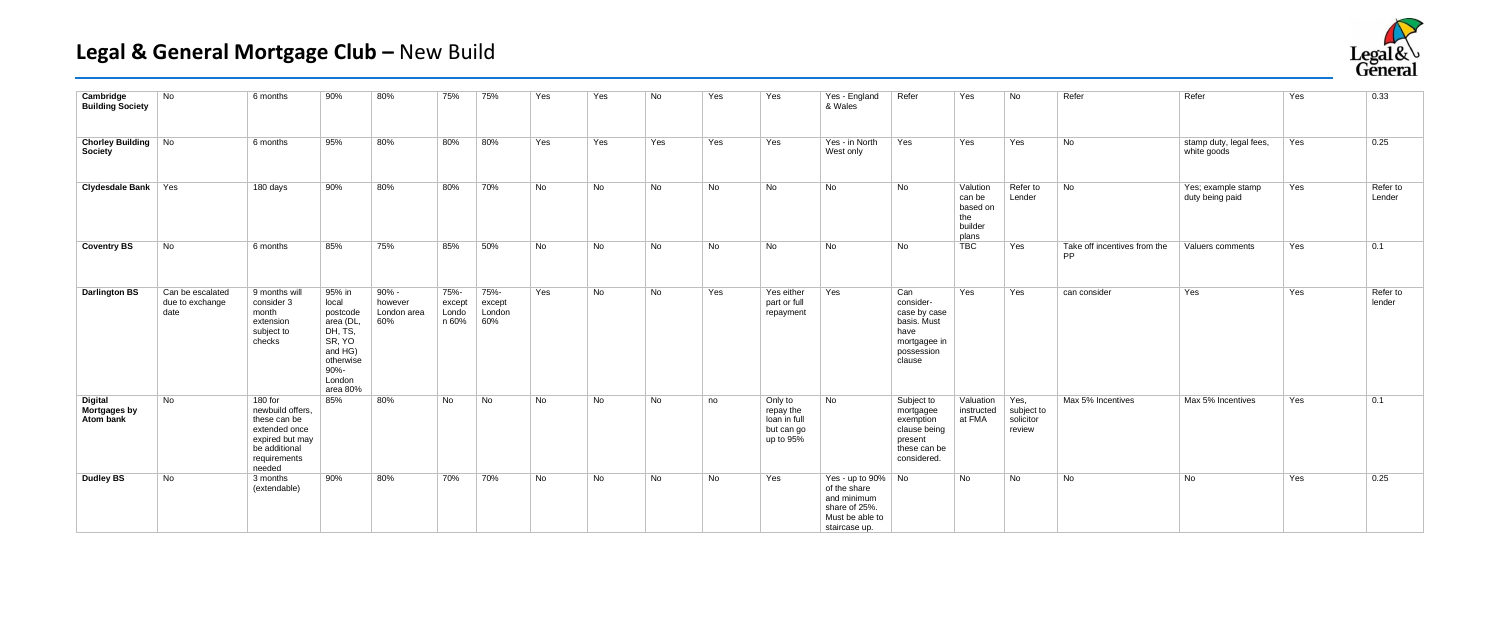| <b>Family Building</b><br>society                           | No    | 3 - 6 months                                                                                                                                 | 80%                                                                                | No                                                            | 65% | No                                         | No  | No        | No  | No        | No                                                                         | No  | No                                                                                            | can<br>consider if<br>paid<br>upfront | <b>No</b>             | Can consider                                                                                                                                                                   | No                                                                                     | Can consider                                                        | No                               |
|-------------------------------------------------------------|-------|----------------------------------------------------------------------------------------------------------------------------------------------|------------------------------------------------------------------------------------|---------------------------------------------------------------|-----|--------------------------------------------|-----|-----------|-----|-----------|----------------------------------------------------------------------------|-----|-----------------------------------------------------------------------------------------------|---------------------------------------|-----------------------|--------------------------------------------------------------------------------------------------------------------------------------------------------------------------------|----------------------------------------------------------------------------------------|---------------------------------------------------------------------|----------------------------------|
| AIB (UK)                                                    | No    | 6 months                                                                                                                                     | 95%                                                                                | 1 bed max<br>80%                                              | No. | No                                         | No. | <b>No</b> | No  | <b>No</b> | <b>No</b>                                                                  | No  | No.                                                                                           | No.                                   | <b>No</b>             | No                                                                                                                                                                             | No                                                                                     | Yes                                                                 | No                               |
| <b>Fleet Mortgages</b>                                      | No.   | 6 months                                                                                                                                     |                                                                                    |                                                               | 75% | 70%                                        | No  | No        | No  | <b>No</b> | N/A                                                                        | N/A | N/A                                                                                           | Yes                                   | No                    | depends on value but if<br>acceptable will deuduct from<br>purchase price                                                                                                      | Deduct from purchase<br>price                                                          | No limit as long as<br>can see UK<br>source of funds                | 20 of a<br>developme<br>nt       |
| <b>Furness BS</b>                                           | no    | 6 months with<br>extension<br>process<br>available                                                                                           | 95%                                                                                | 75%                                                           | 75% | 75%                                        | no  | no        | no  | no        | no                                                                         | no  | yes -refer                                                                                    | no                                    | yes                   | no builders gifted deposit                                                                                                                                                     | max 5% incentives                                                                      | yes                                                                 | 25% max of<br>a site             |
| <b>Halifax</b>                                              | Yes   | 6 months with<br>extensions<br>available - New<br><b>Build products</b><br>typically have a<br>completion<br>deadline of up-<br>to 9 months. | 85%<br>standard<br>(90% new<br>build<br>broker<br>and<br>builder<br>panel<br>only) | 85%<br>(conversions<br>max 80%<br>LTV)                        | N/A | N/A                                        | Yes | Yes       | Yes | Yes       | Yes                                                                        | Yes | Yes -<br>Discounted<br>Market<br>Schemes /<br>Section 106<br>& 75<br>agreements<br>considered | Yes                                   | Yes                   | Customer must provide<br>minimum of 5% deposit in<br>addition to any builder<br>incentive. At 90% will now<br>accept 5% customer deposit<br>with 5% provided by the<br>builder | White goods, carpets &<br>curtains etc accepted                                        | Yes                                                                 | Refer to<br>lender /<br>surveyor |
| <b>Hanley BS</b>                                            | No    | 6 Months                                                                                                                                     | 95%                                                                                | 95%                                                           | 80% | 80%                                        | No. | <b>No</b> | No  | <b>No</b> | Yes up to<br>90% LTV.<br>Equity loan<br>must be<br>paid off                | Yes | Yes                                                                                           | Yes                                   | Yes                   | No                                                                                                                                                                             | Yes, valuers comments<br>on incentives but must<br>be declared at val (max<br>80% LTV) | Yes                                                                 | 20%                              |
| <b>Hinckley &amp;</b><br><b>Rugby for</b><br>Intermediaries | Yes   | 6months                                                                                                                                      | 90%                                                                                | 90%                                                           | 75% | 75%                                        | No. | No.       | No  | No.       | No.                                                                        | No. | No.                                                                                           | No.                                   | Refer                 | Taken from the value of the<br>property                                                                                                                                        | Taken from the value of<br>the property                                                | Yes, on production   Upon<br>of a letter from<br>qiftor             | referral                         |
| <b>HSBC</b>                                                 | Refer | 6 months                                                                                                                                     | 85%                                                                                | 85%                                                           | No  | No                                         | No  | <b>No</b> | No  | No.       | Only if they<br>are repaying<br>the loan                                   | No  | No                                                                                            | yes                                   | yes                   | Max 5%                                                                                                                                                                         | Max 5%                                                                                 | Yes                                                                 | No                               |
| <b>Suffolk Building</b><br><b>Society</b>                   | No    | 6 months                                                                                                                                     | 90%                                                                                | 75% -<br>restricted to<br>our heartland<br>area and<br>Iondon | 80% | 75% -<br>restricted<br>to our<br>heartland | No  | No.       | No  | No        | 95% to clear $\vert$ 95%<br>HTB, cannot<br>proceed<br>with it<br>remaining |     | No.                                                                                           | No.                                   | Case by<br>case basis | 5% max, client must<br>contribute their own 5% too                                                                                                                             | <b>No</b>                                                                              | 5% min. client<br>would need 12<br>months rental<br>history, unless | 20%                              |

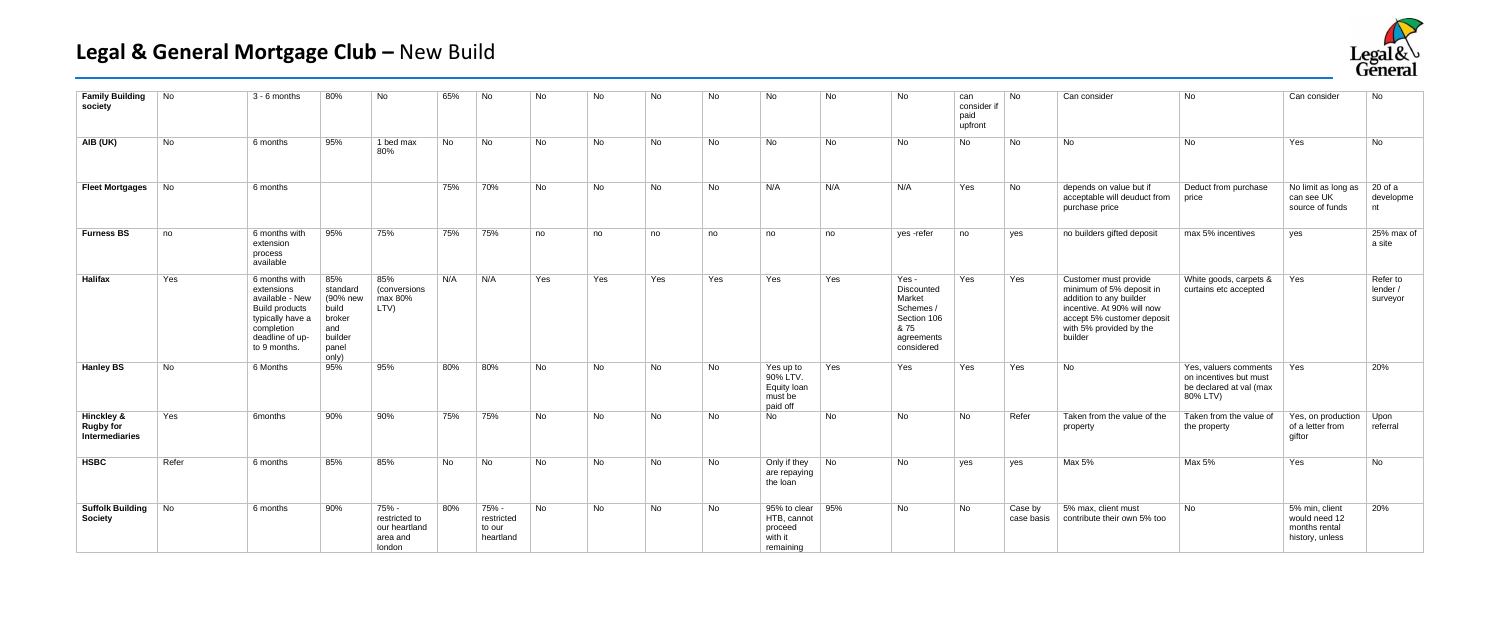|                                         |                                                                            |                                                                                                                                                                                                                                                                                 |     |     |     | area and<br>london |     |           |           |           |                                                                                            |                         |                                                  |           |                                                                                            |                                                                             |                                                                                                                                                                       | gifted deposit is<br>over 5%                               |                                                                                       |
|-----------------------------------------|----------------------------------------------------------------------------|---------------------------------------------------------------------------------------------------------------------------------------------------------------------------------------------------------------------------------------------------------------------------------|-----|-----|-----|--------------------|-----|-----------|-----------|-----------|--------------------------------------------------------------------------------------------|-------------------------|--------------------------------------------------|-----------|--------------------------------------------------------------------------------------------|-----------------------------------------------------------------------------|-----------------------------------------------------------------------------------------------------------------------------------------------------------------------|------------------------------------------------------------|---------------------------------------------------------------------------------------|
| Kensington                              | Yes                                                                        | 6 months for<br>purchase, can<br>be extend by up<br>to a further 6<br>months on a<br>case by case<br>basis                                                                                                                                                                      | 90% | 90% | 85% | 85%                | Yes | Yes       | Yes       | Yes       | yes - like for Yes<br>like, or<br>capital raise<br>to pay off in<br>full                   |                         | No                                               | yes       | Yes                                                                                        | Up to 5%                                                                    | up-to max of 5%                                                                                                                                                       | Yes                                                        | maximum 4<br>per<br>developme<br>nt, or 25%<br>of<br>developme<br>nt,<br>whichever    |
| Kent Reliance for No<br>Intermediaries  |                                                                            | 6 months<br>(The valuation<br>is valid for 7<br>months and an<br>automated<br>email chases<br>the broker after<br>6 months if still<br>not completed<br>saying offer will<br>expire. After<br>the valuation<br>expires at<br>month 7 a new<br>application will<br>be required.) | 85% | 75% | 80% | 75%                | No  | <b>No</b> | <b>No</b> | <b>No</b> | No<br>Can<br>consider<br>shared<br>ownership<br>staircasing                                | Yes - up to<br>100% MSV | Case by<br>case refer                            | Yes       | N/A                                                                                        | Yes                                                                         | Refer<br>Housing Associalat with<br>an incentive usually net<br>down. For example if<br>95% MSV could take<br>100% MSV and take<br>incentive away from that<br>figure | Yes                                                        | is lower<br>20%                                                                       |
| Landbay                                 | 90 days can be<br>extended up to 6<br>months from the<br>date of valuation | No                                                                                                                                                                                                                                                                              | No  | 75% | 75% | No                 | No  | No        | No        | <b>No</b> | <b>No</b>                                                                                  | No                      | lower of<br>purchase<br>price or<br>market value | <b>No</b> | yes but<br>dependant<br>on amount<br>will be<br>deducted<br>from the<br>purchase<br>price. | yes but dependant on<br>amount will be deducted<br>from the purchase price. | yes                                                                                                                                                                   | 0.25                                                       | Refer                                                                                 |
| <b>Leeds Building</b><br><b>Society</b> | No                                                                         | 6 months from<br>date issued                                                                                                                                                                                                                                                    | 90% | 85% | 75% | 70%                | Yes | Yes       | Yes       | Yes       | Yes<br>available<br>leaving<br>equity loan<br>in place or<br>partially/fullt<br>y repaying | Yes 95%<br>available    | Yes, speak<br>to BDM to<br>discuss in<br>detail. | Yes       | Yes, must<br>be a true<br>sale                                                             | Acceptable, Builder deposit<br>is limited to 5%                             | Must be disclosed on<br>CML form                                                                                                                                      | Yes, must be<br>direct relation and<br>residing in the UK. | Shared<br>ownership<br>is restricted<br>to 25% of<br>site or 10 in<br>the<br>postcode |

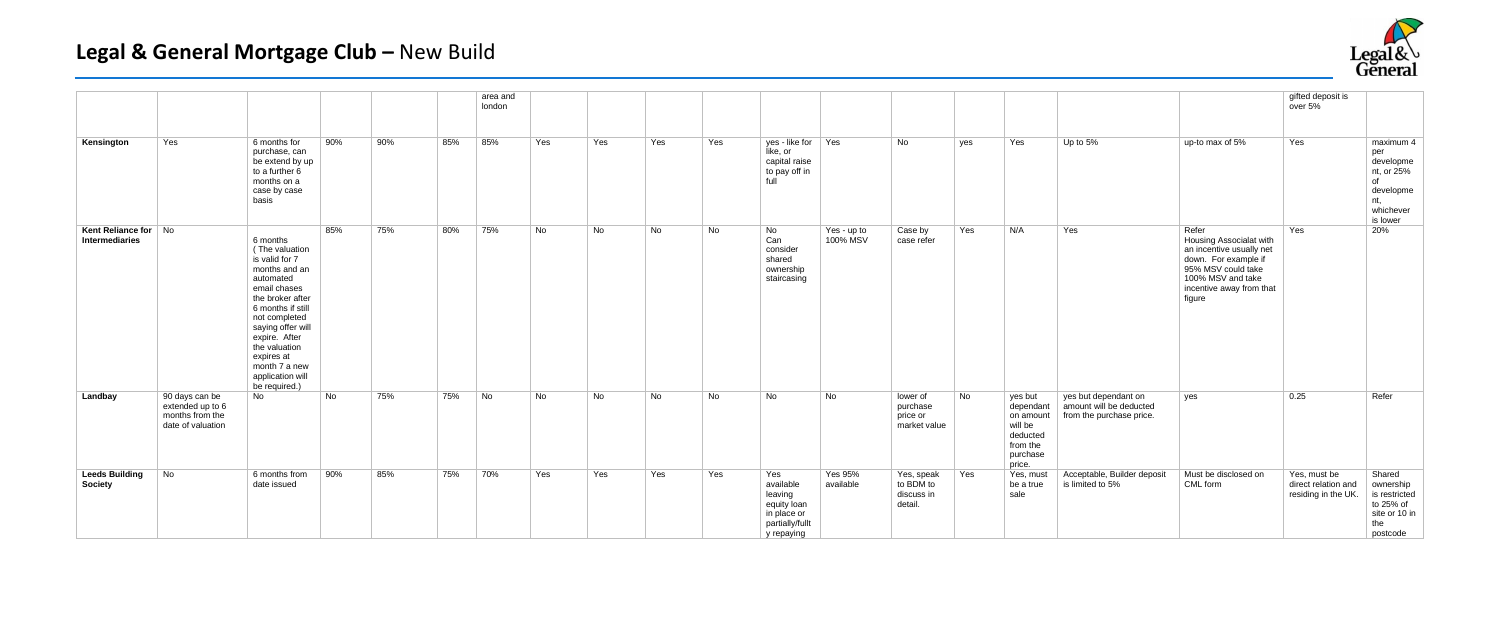|                                               |                                                                                                                                                                                                                                                                       |          |     |                                      |     |                                         |                                            |                                               |           |                                            | the Equity<br>loan                                                                                                                      |                           |                                                  |           |                 |                                                                                                                                                                                                                                               |                                                                                                                                                                                                                                                     |     | whichever<br>highest. |
|-----------------------------------------------|-----------------------------------------------------------------------------------------------------------------------------------------------------------------------------------------------------------------------------------------------------------------------|----------|-----|--------------------------------------|-----|-----------------------------------------|--------------------------------------------|-----------------------------------------------|-----------|--------------------------------------------|-----------------------------------------------------------------------------------------------------------------------------------------|---------------------------|--------------------------------------------------|-----------|-----------------|-----------------------------------------------------------------------------------------------------------------------------------------------------------------------------------------------------------------------------------------------|-----------------------------------------------------------------------------------------------------------------------------------------------------------------------------------------------------------------------------------------------------|-----|-----------------------|
| <b>Leek United</b><br><b>Building Society</b> | Refer                                                                                                                                                                                                                                                                 | 6 months | 95% | 95%                                  | 75% | 75%                                     | Yes, subject<br>to product<br>availability | Yes, subject No<br>to product<br>availability |           | Yes, subject<br>to product<br>availability | We would<br>consider a<br>remortgage<br>if the equity<br>loan was<br>repaid in<br>full. If the<br>equity loan<br>was to<br>remain - No. | No                        | <b>No</b>                                        | Yes       | Please<br>Refer | <b>No</b>                                                                                                                                                                                                                                     | Yes, subject to valuers<br>comments.                                                                                                                                                                                                                | Yes | Refer                 |
| <b>Mansfield</b><br><b>Building Society</b>   | <b>No</b>                                                                                                                                                                                                                                                             | 6 months | 85% | 85%                                  | 75% | 75%                                     | Yes                                        | Yes                                           | <b>No</b> | Yes                                        | Yes                                                                                                                                     | 95% of the<br>share       | Yes, speak<br>to BDM to<br>discuss in<br>detail. | <b>No</b> | Yes             | Yes - Valuer must be made<br>aware. Max 5% Cashback                                                                                                                                                                                           | Yes - Valuer to be made $\parallel$ Yes<br>aware                                                                                                                                                                                                    |     | 0.25                  |
| <b>Masthaven</b>                              | No                                                                                                                                                                                                                                                                    | 3 months | 80% | 75%                                  | 75% | 70%                                     | No                                         | <b>No</b>                                     | <b>No</b> | <b>No</b>                                  | <b>No</b>                                                                                                                               | <b>No</b>                 | <b>No</b>                                        | Refer     | <b>No</b>       | <b>No</b>                                                                                                                                                                                                                                     | max 5% assisted<br>deposit of the purchaise<br>price                                                                                                                                                                                                | Yes | First 2<br>acres only |
| <b>Melton BS</b>                              | <b>No</b>                                                                                                                                                                                                                                                             | 6 months | 90% | 60%                                  | 75% | 60%                                     | Yes                                        | Yes                                           | Yes       | Yes                                        | Yes                                                                                                                                     | Yes 95% Share No<br>Price |                                                  | <b>No</b> | Yes             | max 5% but 90% max on<br>price less gifted deposit                                                                                                                                                                                            | <b>No</b>                                                                                                                                                                                                                                           | Yes | 0.2                   |
| <b>Metro Bank</b>                             | Valuations on all<br>new build cases will<br>be instructed at the<br>start of the<br>underwriting<br>process.New Build<br>support team and<br>underwriting<br>specialists who<br>understand the<br>pressures of<br>achieving a quick<br>offer in time for<br>exchange | 9 months | 90% | 90% (no<br>maximum<br>storey height) | 75% | 75% (no<br>maximum<br>storey<br>height) | No                                         | <b>No</b>                                     | <b>No</b> | <b>No</b>                                  | Yes - where No<br>EL is fully<br>repaid                                                                                                 |                           | No                                               |           | No              | <b>Builder Incentives accepted</b><br>up to 5% of the purchase<br>price. Builder incentive can<br>include builders gifted<br>deposit, white goods, carpets<br>and curtains, cashback, legal<br>fees and a contribution<br>towards stamp duty. | <b>Builder Incentives</b><br>accepted up to 5% of<br>the purchase price.<br>Builder incentive can<br>include builders gifted<br>deposit, white goods,<br>carpets and curtains,<br>cashback, legal fees and<br>a contribution towards<br>stamp duty. | Yes | Refer                 |

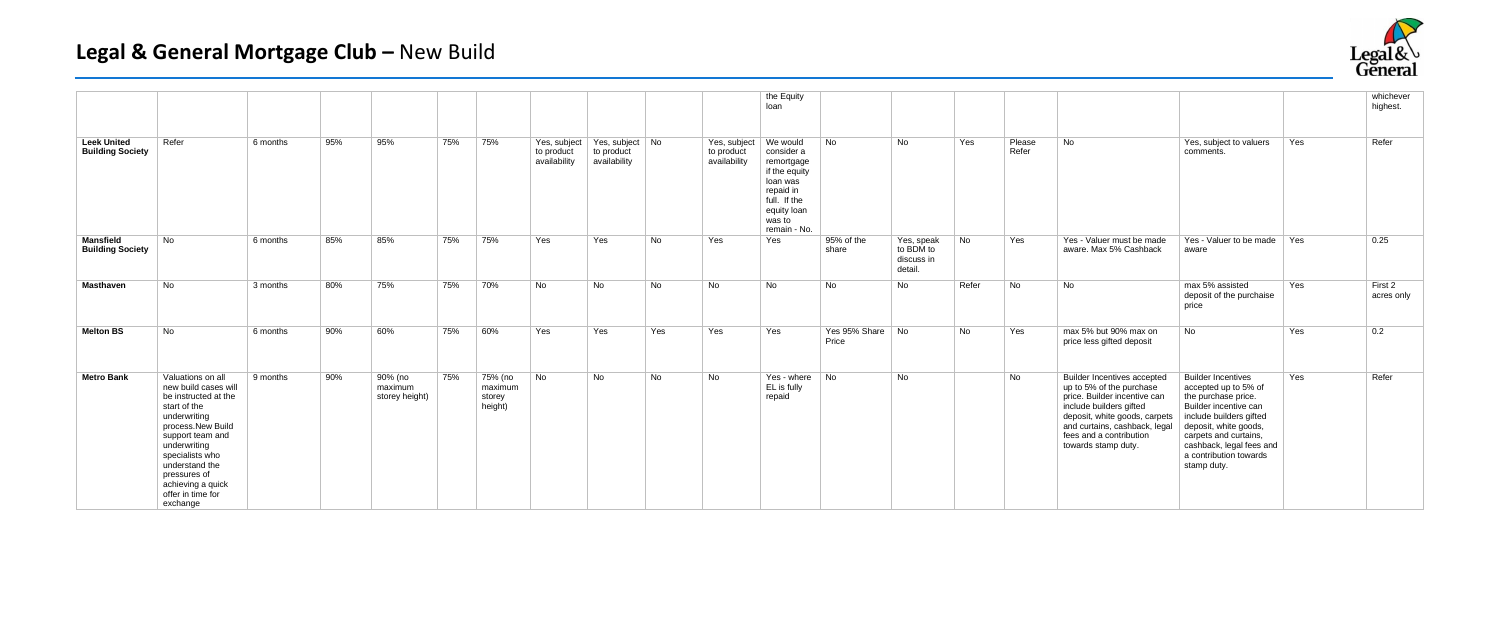| <b>Nationwide</b>                           | Yes - ringfenced<br>new build<br>processing team.<br><b>Escalation on urgent</b><br>cases also available<br>providing all<br>documentation is<br>uploaded and there<br>is an imminent<br>exchange/completio<br>n deadline due (i.e<br>within the next 10<br>days) | Offers are valid<br>for 180 days,<br>however, New<br>Build offers will<br>now be<br>automatically<br>extended by a<br>further 45 days<br>upon request. | 95%<br>(deposit<br>unlock)<br>85%<br>standard | 95% (deposit<br>unlock and<br>First Homes)<br>75% standard | N/A | N/A | Yes       | Yes | Yes       | Yes       | 90% LTV for<br>the sole<br>purpose of<br>paying off a<br>Help to Buy<br>Loan in full. | Yes, however<br>restricted to<br>new build LTV<br>limits | Yes -<br>Discounted<br>Market<br>Schemes /<br>First Homes,<br>Section 106<br>& 75<br>agreements<br>considered | Yes,<br>unless<br>your DIP<br>has<br>referred. | Yes (can't<br>be used in<br>conjunctio<br>n with any<br>other<br>schemes) | On standard new build's and<br>deposit unlock - not<br>acceptable for equity share                                                                                                  | Includes: legal fees,<br>stamp duty, soft<br>furnishings, white goods,<br>estate agent fees,<br>Homemover schemes<br>(e.g. Barratt Home<br>Movemaker scheme.<br>Persimmon Home<br>Change scheme, Taylor<br>Wimpey Easymover<br>scheme) | Yes                                                                                                                   | Developme<br>nt specific,<br>closed site<br>list<br>available<br>via<br>file:///C:/Us<br>ers/p98331/<br>Downloads/<br>new-build-<br>closed-<br>sites%20(3)<br>.pdf |
|---------------------------------------------|-------------------------------------------------------------------------------------------------------------------------------------------------------------------------------------------------------------------------------------------------------------------|--------------------------------------------------------------------------------------------------------------------------------------------------------|-----------------------------------------------|------------------------------------------------------------|-----|-----|-----------|-----|-----------|-----------|---------------------------------------------------------------------------------------|----------------------------------------------------------|---------------------------------------------------------------------------------------------------------------|------------------------------------------------|---------------------------------------------------------------------------|-------------------------------------------------------------------------------------------------------------------------------------------------------------------------------------|----------------------------------------------------------------------------------------------------------------------------------------------------------------------------------------------------------------------------------------|-----------------------------------------------------------------------------------------------------------------------|--------------------------------------------------------------------------------------------------------------------------------------------------------------------|
| <b>NatWest</b>                              | Available                                                                                                                                                                                                                                                         | 6 months $(2x 3)$<br>month<br>extensions<br>subject to credit<br>search &<br>valuation)                                                                | 85%                                           | 75%                                                        | 65% | 65% | Yes       | Yes | LIFT only | <b>No</b> | Yes, but no<br>partial<br>repayment<br>allowed                                        | No                                                       | <b>No</b>                                                                                                     | Yes                                            | Yes                                                                       | Up-to 5% without affecting<br>the purchase price but<br>maximum that we will accept<br>is 15% (and will net off the<br>difference between 5% and<br>15% from the purchase<br>price) | up- to 5% without<br>affecting the purchase<br>price but maximum that<br>we will accept is 15%<br>(and will net off the<br>difference between 5%<br>and 15% from the<br>purchase price)                                                | Yes - no maximum<br>limit that can be<br>gifted (also can be<br>set up as a loan i<br>factored into<br>affordability) | Variable<br>(site-<br>dependent -<br>ref to<br>lender)                                                                                                             |
| <b>Newbury</b>                              | <b>No</b>                                                                                                                                                                                                                                                         | 3 months on<br>standard offers<br>and 6 months<br>on new builds.                                                                                       | 90%                                           | 90%                                                        | 75% | 75% | Yes       | Yes | No        | Yes       | Yes                                                                                   | 95% LTV                                                  | <b>No</b>                                                                                                     | Yes                                            | Yes                                                                       | Yes                                                                                                                                                                                 | Yes                                                                                                                                                                                                                                    | Yes                                                                                                                   | 25% of<br>overall<br>developme<br>nt                                                                                                                               |
| <b>Newcastle</b><br><b>Building Society</b> | <b>No</b>                                                                                                                                                                                                                                                         | 3 months, 9<br>months new<br>builds                                                                                                                    | 95%                                           | 95%                                                        | 75% | 75% | Yes       | Yes | <b>No</b> | Yes       | Yes-only<br>repaying full<br>loan                                                     | No                                                       | Refer                                                                                                         | <b>No</b>                                      | Yes                                                                       | Yes - of up to 5%                                                                                                                                                                   | Yes - of up to 5%.<br>unlimited on non cash<br>incentives                                                                                                                                                                              | Yes                                                                                                                   | 10% or 3<br>properties<br>max                                                                                                                                      |
| Nottingham                                  | <b>No</b>                                                                                                                                                                                                                                                         | 6 months                                                                                                                                               | 90%                                           | 80%<br>Don't accept<br>ex local<br>authority flats         | 65% | No  | <b>No</b> | No  | No        | <b>No</b> | <b>No</b>                                                                             | <b>No</b>                                                | No.                                                                                                           | No.                                            | <b>No</b>                                                                 | <b>No</b>                                                                                                                                                                           | Will acccept<br>builder paying<br>legal fee's and<br>stamp duty as long as<br>the porperty value is not<br>inflated                                                                                                                    | Yes                                                                                                                   | 0.25                                                                                                                                                               |
| Paragon                                     | <b>No</b>                                                                                                                                                                                                                                                         | 3 months (can<br>be extended via<br>solicitor for up<br>to a total of 4<br>months)                                                                     |                                               |                                                            | 80% | 80% | <b>No</b> | No  | No        | <b>No</b> | No                                                                                    | <b>No</b>                                                | No                                                                                                            | Yes                                            | <b>No</b>                                                                 | No - acceptable but we will<br>take the builders deposit off<br>and work the LTV off the net<br>figure.                                                                             | No.                                                                                                                                                                                                                                    | Yes                                                                                                                   | refer                                                                                                                                                              |
| <b>Pepper Home</b><br>Loans                 | No                                                                                                                                                                                                                                                                | 3 Months with<br>consideration to<br>an extra '<br>month                                                                                               | 85%                                           | No                                                         | 80% | No  | No        | No  | No        | <b>No</b> | <b>No</b>                                                                             | No                                                       | No                                                                                                            | Can be<br>arranged<br>on<br>request            | Yes                                                                       | Considered as sale at<br>undervalue $-$ at least 15%<br>deposit would be required<br>from the applicants                                                                            | Refer                                                                                                                                                                                                                                  | Yes - Residential<br>only                                                                                             | 3 properties<br>in one<br>postcode                                                                                                                                 |

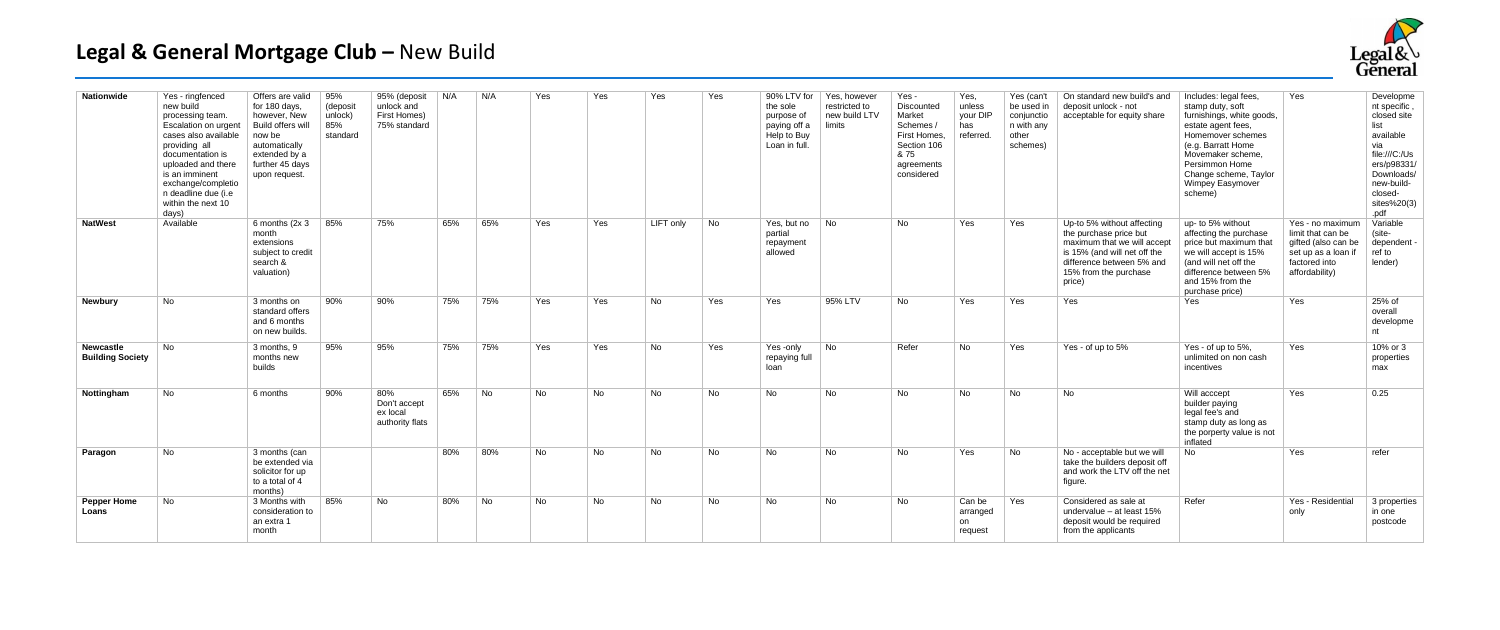| <b>Platform</b>                    | No                                                               | 6 months from<br>application                                                                                                                                                                         | Max 85%                             | Max 80%                                             | Max<br>75%   | New Build<br>Flat Not<br>Available<br>on BTL                                                                                                                      | Yes                         | Yes | No  | Yes       | <b>No</b>                                   | No        | No                      | At initial<br>underwrit<br>e 2/3<br>days | Yes   | <b>No</b>                                                                                               | Yes upto a max of 5%                                                                                                                                                                                                                                                                           | Yes                               | 0.1     |
|------------------------------------|------------------------------------------------------------------|------------------------------------------------------------------------------------------------------------------------------------------------------------------------------------------------------|-------------------------------------|-----------------------------------------------------|--------------|-------------------------------------------------------------------------------------------------------------------------------------------------------------------|-----------------------------|-----|-----|-----------|---------------------------------------------|-----------|-------------------------|------------------------------------------|-------|---------------------------------------------------------------------------------------------------------|------------------------------------------------------------------------------------------------------------------------------------------------------------------------------------------------------------------------------------------------------------------------------------------------|-----------------------------------|---------|
| <b>Precise</b><br><b>Mortgages</b> | Yes - dedicated new $\mid$ 6 months (plus<br>build team and desk | option to extend<br>by further 3<br>months)                                                                                                                                                          | 85%                                 | 85%                                                 | 75%          | 75%<br>>. Flats up<br>to 20<br>storeys<br>>. Flats<br>above<br>commercia<br>considered<br>even<br>where it<br>states<br>commercia<br>I element<br>as<br>'unknown' | Yes                         | Yes | Yes | Yes       | Yes<br>£ for £ as<br>well as<br>Staircasing | No.       | Subject to<br>Solicitor | Yes                                      | Yes   | Up-to 5% accepted<br>(Not mortgage subsidies)                                                           | Other 'non cash'<br>incentives considered in<br>addition to cash<br>White goods and<br>carpets etc must be in<br>reason based on valuer<br>comments.                                                                                                                                           | Yes - including<br>Aunts & uncles | 20% Max |
| <b>Principality BS</b>             | No                                                               | 7 months intital<br>offer + can<br>extend by a<br>further 30 days<br>. (any extension<br>longer than this<br>will require<br>updated docs<br>and valuation<br>for a further 7<br>months<br>increase) | 90%                                 | 90%                                                 | 75%          | 75%                                                                                                                                                               | Yes                         | No  | No  | Yes       | <b>No</b>                                   | No        | No                      | No                                       | Yes   | No - acceptable but we will<br>take the builders deposit off<br>and work the LTV off the net<br>figure. | Yes - no max amount,<br>Builder's incentives such<br>as the payment of<br>Stamp Duty and/or a<br>contribution towards<br>legal costs are accepted<br>acceptable provided<br>they are fully disclosed,<br>taken into account by<br>the surveyor and<br>informed by the CML<br>Disclosures Form. | Yes - immediate<br>family only    | 25% max |
| <b>Saffron</b>                     | No                                                               | 6 months with<br>extension on<br>referral                                                                                                                                                            | up to 95%<br>- product<br>dependant | up to 60% for<br>IO and 75%<br>capital<br>repayment | up to<br>75% | up to 60%<br>for IO and<br>75%<br>capital<br>repayment                                                                                                            | $\overline{\phantom{a}}$ No | No  | No  | <b>No</b> | <b>No</b>                                   | <b>No</b> | No                      | No.                                      | Refer | No                                                                                                      | Yes - A maximum of 5%   Yes<br>in the form of a builder<br>gifted deposit or<br>incentive scheme is<br>allowed subject to<br>applicants having a<br>minimum deposit of 5%<br>from their own<br>resources.                                                                                      |                                   | Refer   |

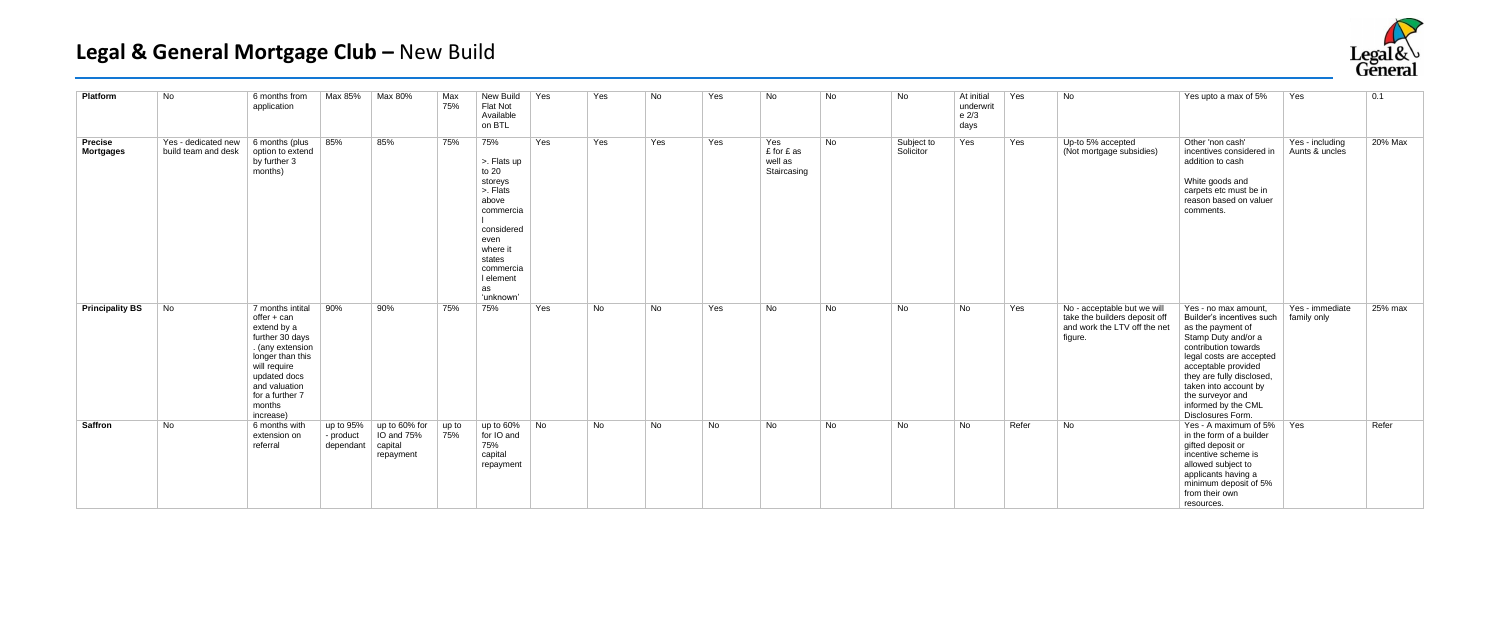| Santander                                  | Yes                  | 6 months & 3<br>month<br>extensions                            | 85%                                                                                 | 80%                                                                               | 75% | 70% | Yes | Yes | No  | No  | Only when<br>clearing eq<br>loan, max<br>90% LTV | Yes                    | No                                                                                                                                                                                                                                    | Yes | Yes                             | Yes max 5%. Not H2B | Yes max 5% plus stamp<br>duty and legals. See<br>web site.                          | Yes                     | 20% max             |
|--------------------------------------------|----------------------|----------------------------------------------------------------|-------------------------------------------------------------------------------------|-----------------------------------------------------------------------------------|-----|-----|-----|-----|-----|-----|--------------------------------------------------|------------------------|---------------------------------------------------------------------------------------------------------------------------------------------------------------------------------------------------------------------------------------|-----|---------------------------------|---------------------|-------------------------------------------------------------------------------------|-------------------------|---------------------|
| <b>Skipton Building</b><br>Society         | yes - 2 working days | $\vert$ 9 months,<br>potential for 3<br>month<br>extension     | 90%                                                                                 | 90%                                                                               | 75% | 75% | Yes | yes | Yes | Yes | No                                               | Yes                    | Yes, salary,<br>location or<br>occupation<br>restructions<br>allowed<br>provided<br>they don't<br>apply to<br>subesequent<br>sales, or<br>don't apply in<br>the event of<br>a<br>possession,<br>or<br>disappears<br>after 3<br>months | Yes | Yes, at<br>market<br>value only | No                  | Yes, capped at 5%. If<br>any incentives present,<br>LTV capped at 85% for<br>flats. | Yes                     | 0.2                 |
| Stafford Railway No<br><b>BS</b>           |                      | 4 months (will<br>extend for<br>individual New<br>Build cases) | 90%                                                                                 | 90%                                                                               | 70% | 70% | No  | No  | No  | No  | No                                               | No                     | No                                                                                                                                                                                                                                    | No  | Yes                             | Yes                 | Yes                                                                                 | yes                     | No more<br>than 20% |
| Swansea<br><b>BS</b>                       | No                   | 3 months                                                       | 90% if in<br>Wales or<br>SY, HR,<br>WR, GL &<br>BS<br>postcodes<br>80%<br>elsehwere | 90% if in<br>Wales or SY,<br>HR, WR, GL<br>8 BS<br>postcodes,<br>80%<br>elsehwere | 75% | 75% | No  | No  | No  | Yes | No                                               | No                     | No                                                                                                                                                                                                                                    | Yes | No                              | Refer               | Refer                                                                               | Yes                     | Refer               |
| <b>Teachers</b><br><b>Building Society</b> | No                   | 6 months                                                       | 80%                                                                                 | 80%                                                                               | No  | No  | yes | yes | No  | yes | yes                                              | yes95% of<br>the share | No                                                                                                                                                                                                                                    | No  | Yes                             | yes max 5%          | yes combined max 5%                                                                 | yes immediate<br>family | no set limit        |

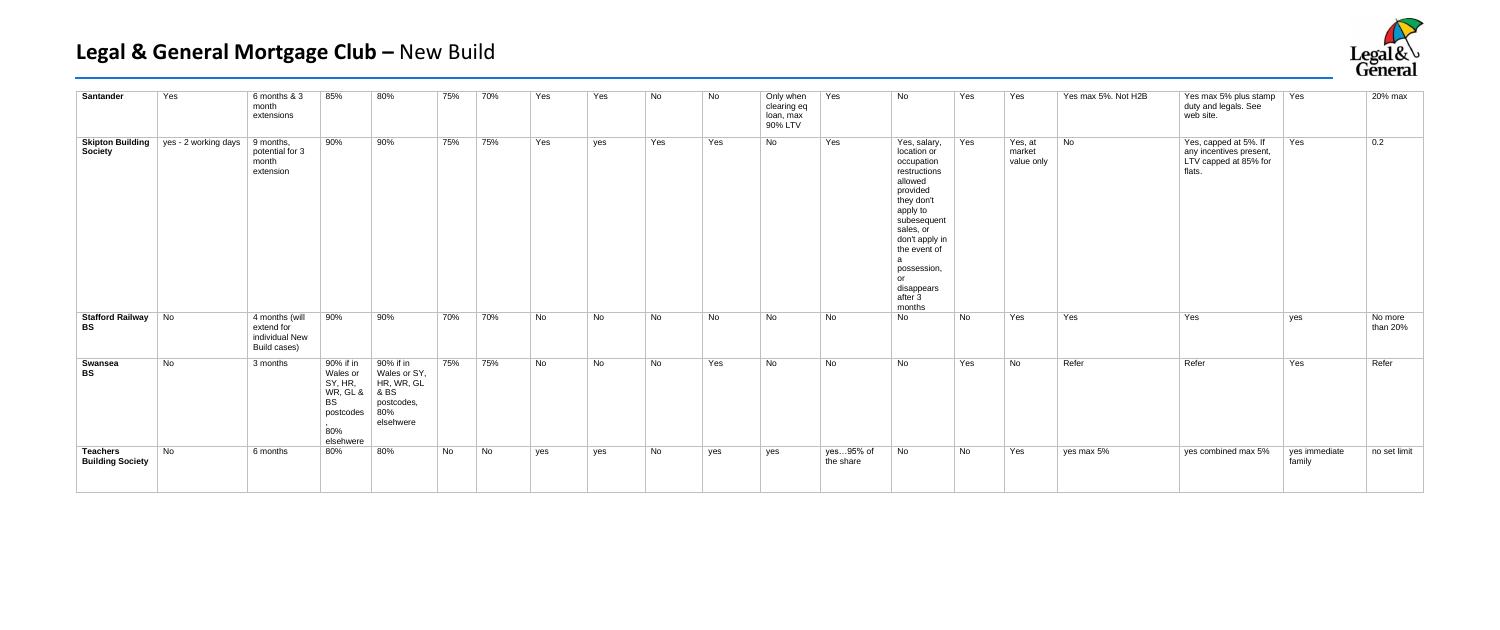| <b>The Mortgage</b><br>Lender      | No              | 6 months                                                                                                                               | 85%                                                          | 85% - if over<br>5 floors 70%                          | 80%                                         | 80%                               | Yes                                                                                                                   | Yes                                                                                                                          | Yes                                                                                                                          | Yes                                                                                                                          | No                                                                                                                                        | No                                                                                                                                                                                                                                   | No                                                                                                                                                                                                            | Yes                | No                 | Up to $5%$                                                                                                                                       | 0.05                                                                                                                                                | up to 75%                                                                                                                                                                                                                                                                    | no more<br>than 20%                                                                                                                                               |
|------------------------------------|-----------------|----------------------------------------------------------------------------------------------------------------------------------------|--------------------------------------------------------------|--------------------------------------------------------|---------------------------------------------|-----------------------------------|-----------------------------------------------------------------------------------------------------------------------|------------------------------------------------------------------------------------------------------------------------------|------------------------------------------------------------------------------------------------------------------------------|------------------------------------------------------------------------------------------------------------------------------|-------------------------------------------------------------------------------------------------------------------------------------------|--------------------------------------------------------------------------------------------------------------------------------------------------------------------------------------------------------------------------------------|---------------------------------------------------------------------------------------------------------------------------------------------------------------------------------------------------------------|--------------------|--------------------|--------------------------------------------------------------------------------------------------------------------------------------------------|-----------------------------------------------------------------------------------------------------------------------------------------------------|------------------------------------------------------------------------------------------------------------------------------------------------------------------------------------------------------------------------------------------------------------------------------|-------------------------------------------------------------------------------------------------------------------------------------------------------------------|
| The Vernon BS                      | No              | 6 months                                                                                                                               | 85%                                                          | 85%                                                    | 75%                                         | 75%                               | No                                                                                                                    | No                                                                                                                           | No                                                                                                                           | No                                                                                                                           | No                                                                                                                                        | No                                                                                                                                                                                                                                   | No                                                                                                                                                                                                            | No                 | No                 | No                                                                                                                                               | No                                                                                                                                                  | Yes                                                                                                                                                                                                                                                                          | 0.1                                                                                                                                                               |
| Tipton & Coseley   No<br><b>BS</b> |                 | 6 months                                                                                                                               | 95%                                                          | 90%                                                    | 70%                                         | 70%                               | No                                                                                                                    | No                                                                                                                           | No                                                                                                                           | No                                                                                                                           | No                                                                                                                                        | Yes - 90%                                                                                                                                                                                                                            | No                                                                                                                                                                                                            | No                 | No                 | Yes                                                                                                                                              | Yes                                                                                                                                                 | Yes                                                                                                                                                                                                                                                                          | Refer                                                                                                                                                             |
| <b>TMW</b>                         | No              | 6 months                                                                                                                               |                                                              |                                                        | 80%                                         | 65%                               | n/a                                                                                                                   | n/a                                                                                                                          | n/a                                                                                                                          | n/a                                                                                                                          | n/a                                                                                                                                       | n/a                                                                                                                                                                                                                                  | n/a                                                                                                                                                                                                           | Yes                | No                 | Yes (up to 5%)                                                                                                                                   | No                                                                                                                                                  | Yes                                                                                                                                                                                                                                                                          | Developme<br>nt specific<br>closed site<br>list<br>available<br>via<br>file:///C:/Us<br>ers/p98331/<br>Downloads/<br>new-build-<br>closed-<br>sites%20(3)<br>.pdf |
| <b>TSB</b>                         | refer to lender | TSB has an<br>offer expiry time<br>of 200 days for<br>new build<br>mortgage<br>offers. Can be<br>extended for a<br>further 200<br>days | New build<br>house &<br>bungalow<br>maximum<br>LTV is<br>85% | New build<br>flat/maisonett<br>e maximum<br>LTV is 85% | New<br>build<br>cappe<br>d at<br>75%<br>LTV | New build<br>capped at<br>75% LTV | <b>TSB</b><br>accepts<br>Help to Buy<br>Equity Loan<br>applications<br>, select from<br>shared<br>equity<br>products. | <b>TSB</b><br>accepts<br>Help to Buy<br><b>Equity Loan</b><br>applications<br>, select from<br>shared<br>equity<br>products. | <b>TSB</b><br>accepts<br>Help to Buy<br><b>Equity Loan</b><br>applications<br>, select from<br>shared<br>equity<br>products. | <b>TSB</b><br>accepts<br>Help to Buy<br><b>Equity Loan</b><br>applications<br>, select from<br>shared<br>equity<br>products. | Select from<br>shared<br>equity<br>remortgage<br>products.<br>No free<br>legals, but<br>cashback<br>towards own<br>conveyance<br>r costs. | e will lend 25-<br>85% on a<br>shared<br>ownership. If<br>above 75% we<br>will require a<br>MPC or a<br>section 442.<br>We will lend up<br>to 90% of an<br>applicant's<br>share - if new<br>build<br>house/bungalo<br>w we will lend | <b>TSB will</b><br>consider<br>applications<br>where a<br>property has<br>a section 106<br>restrictive<br>covenant.<br>These<br>applications<br>will be<br>considered<br>but please<br>contact us<br>directly | refer to<br>lender | refer to<br>lender | TSB can accept this this type<br>of deposit. New build only.<br>Maximum 5% of the value of<br>the property. Must also<br>provide<br>own deposit. | TSB can accept this this<br>type of deposit. New<br>build only. Maximum 5%<br>of the value of the<br>property. Must also<br>provide<br>own deposit. | TSB can accept<br>deposits where<br>the source is gift<br>from immediate<br>family.<br>Specific<br>Documentary<br>Evidence<br>Where the source<br>of the customer's<br>deposit is a gift<br>from a family<br>member, a<br>letter from the<br>family member<br>must always be | refer to<br>lender                                                                                                                                                |

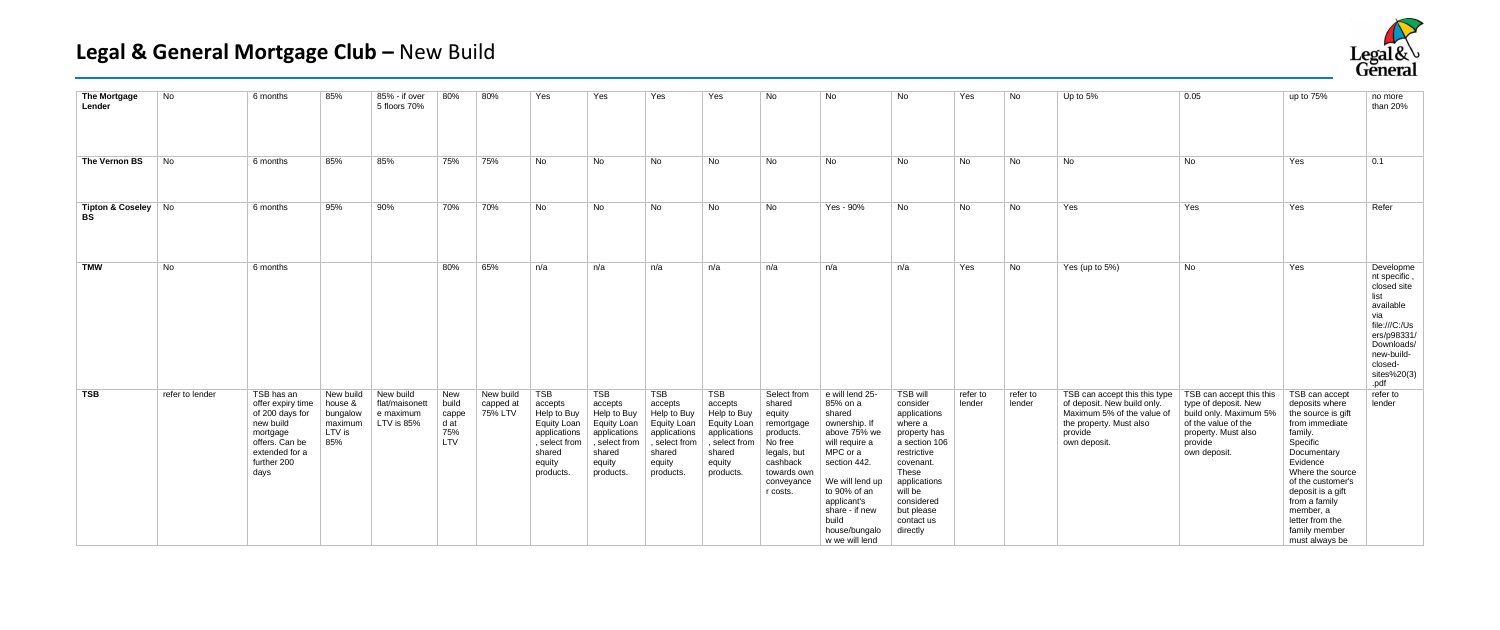|  |  |  |  |  |  | up to 85% and<br>if a flat 80% |  |
|--|--|--|--|--|--|--------------------------------|--|
|  |  |  |  |  |  |                                |  |
|  |  |  |  |  |  |                                |  |
|  |  |  |  |  |  |                                |  |
|  |  |  |  |  |  |                                |  |
|  |  |  |  |  |  |                                |  |
|  |  |  |  |  |  |                                |  |
|  |  |  |  |  |  |                                |  |
|  |  |  |  |  |  |                                |  |
|  |  |  |  |  |  |                                |  |
|  |  |  |  |  |  |                                |  |
|  |  |  |  |  |  |                                |  |
|  |  |  |  |  |  |                                |  |
|  |  |  |  |  |  |                                |  |
|  |  |  |  |  |  |                                |  |
|  |  |  |  |  |  |                                |  |
|  |  |  |  |  |  |                                |  |
|  |  |  |  |  |  |                                |  |
|  |  |  |  |  |  |                                |  |



|  |  | obtained as         |  |
|--|--|---------------------|--|
|  |  | evidence. Gifts are |  |
|  |  | only acceptable     |  |
|  |  | from the following  |  |
|  |  | family members:     |  |
|  |  | Parents (including  |  |
|  |  | step-parents and    |  |
|  |  | parents of a        |  |
|  |  | spouse)             |  |
|  |  | Siblings (including |  |
|  |  | step-siblings and   |  |
|  |  | siblings of a       |  |
|  |  | spouse)             |  |
|  |  | Children            |  |
|  |  | Grandparents        |  |
|  |  |                     |  |
|  |  | Aunts/Uncles        |  |
|  |  | (must be a family   |  |
|  |  | relation)           |  |
|  |  | Cousins             |  |
|  |  | Gifted deposits     |  |
|  |  | from foster parents |  |
|  |  | are not             |  |
|  |  | acceptableThe       |  |
|  |  | family member       |  |
|  |  | gifting the deposit |  |
|  |  | must send a         |  |
|  |  | signed letter to us |  |
|  |  | containing the      |  |
|  |  | following           |  |
|  |  | information         |  |
|  |  | (alternatively a    |  |
|  |  | template can be     |  |
|  |  | found on our        |  |
|  |  | intermediary        |  |
|  |  | website):           |  |
|  |  | Letter must be      |  |
|  |  | addressed to TSB    |  |
|  |  | Amount of gift (in  |  |
|  |  | sterling) which     |  |
|  |  | must cover the      |  |
|  |  | amount keyed in     |  |
|  |  | Mortgage Pro        |  |
|  |  | Details of the      |  |
|  |  | family member(s)    |  |
|  |  | gifting the deposit |  |
|  |  | including first     |  |
|  |  | name                |  |
|  |  |                     |  |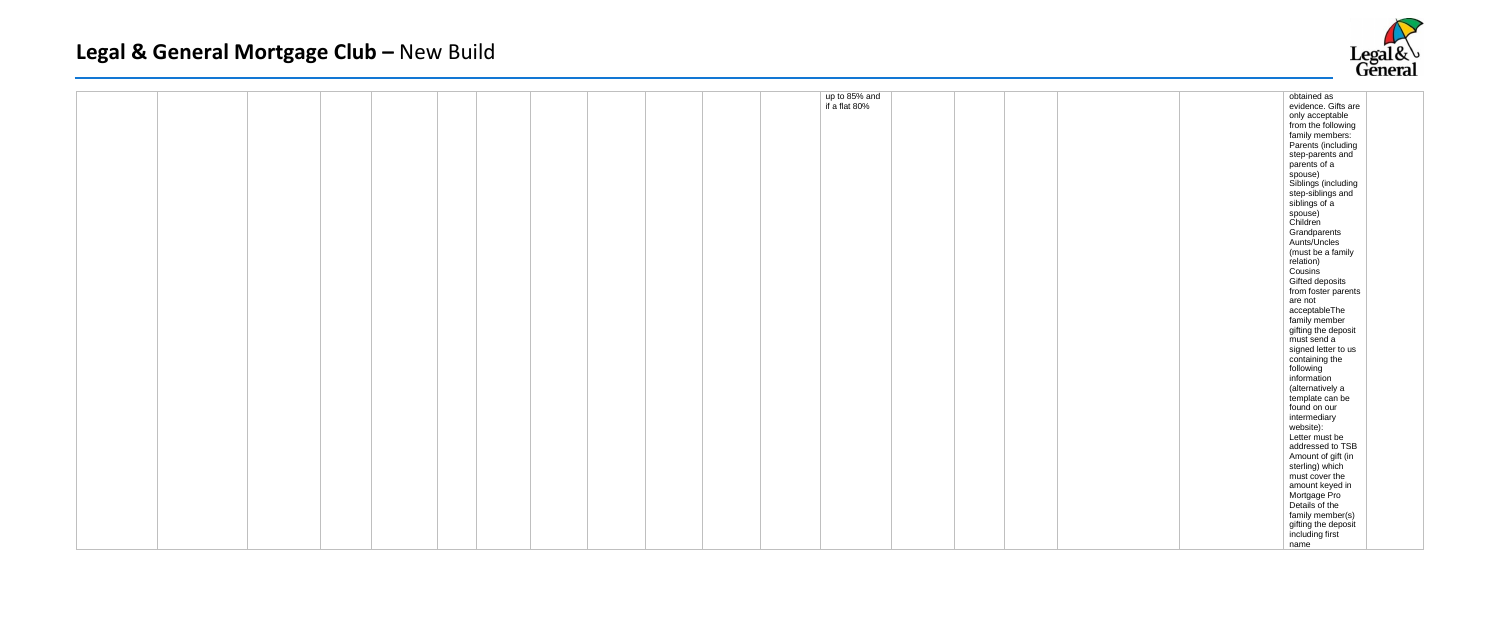|                      |     |                                                          |     |     |     |     |     |     |     |     |                                     |    |     |     |                                                                                               |                                  | and surname,<br>address and their<br>relationship with<br>the customer<br>Minimum first<br>name and<br>surname of the<br>applicants (all<br>applicants must<br>be included), their<br>current address<br>and details of the<br>property being<br>purchased (must<br>match details<br>keyed in Mortgage<br>Pro and for any<br>misalignment,<br>follow the Minor<br>Discrepancies<br>policy)<br>Confirmation the<br>gift is non<br>repayable (No<br>claw back)<br>Confirmation that<br>they will have no<br>interest in the<br>property<br>Date (must be<br>dated within the<br>last 3 months)<br>Letter must be<br>signed by giftor(s). |                                                                          |
|----------------------|-----|----------------------------------------------------------|-----|-----|-----|-----|-----|-----|-----|-----|-------------------------------------|----|-----|-----|-----------------------------------------------------------------------------------------------|----------------------------------|----------------------------------------------------------------------------------------------------------------------------------------------------------------------------------------------------------------------------------------------------------------------------------------------------------------------------------------------------------------------------------------------------------------------------------------------------------------------------------------------------------------------------------------------------------------------------------------------------------------------------------------|--------------------------------------------------------------------------|
| Vida Homeloans   Yes |     | 80%<br>6 months with<br>option to extend<br>for 6 months | 80% | 80% | 80% | Yes | Yes | Yes | Yes | Yes | Refer - Remo<br>only                | No | No  | No  | Acceptable providing<br>incentive does not exceed<br>5% of the purchase price                 | Yes up to 5%                     | Yes                                                                                                                                                                                                                                                                                                                                                                                                                                                                                                                                                                                                                                    | Over 5 flats<br>in a<br>building-<br>33%<br>exposure<br>Limit<br>applies |
| <b>Virgin Money</b>  | yes | 90%<br>7 months                                          | 80% | 80% | 75% | yes | yes | yes | yes | no  | yes 95% of the No<br>customer share |    | yes | yes | up to 85% LTV max 5% cash<br>incentives / HTB max 5%<br>incentives/ above 85% refer<br>to BDm | unlimtied non cash<br>incentives | yes                                                                                                                                                                                                                                                                                                                                                                                                                                                                                                                                                                                                                                    | refer to<br><b>BDM</b>                                                   |